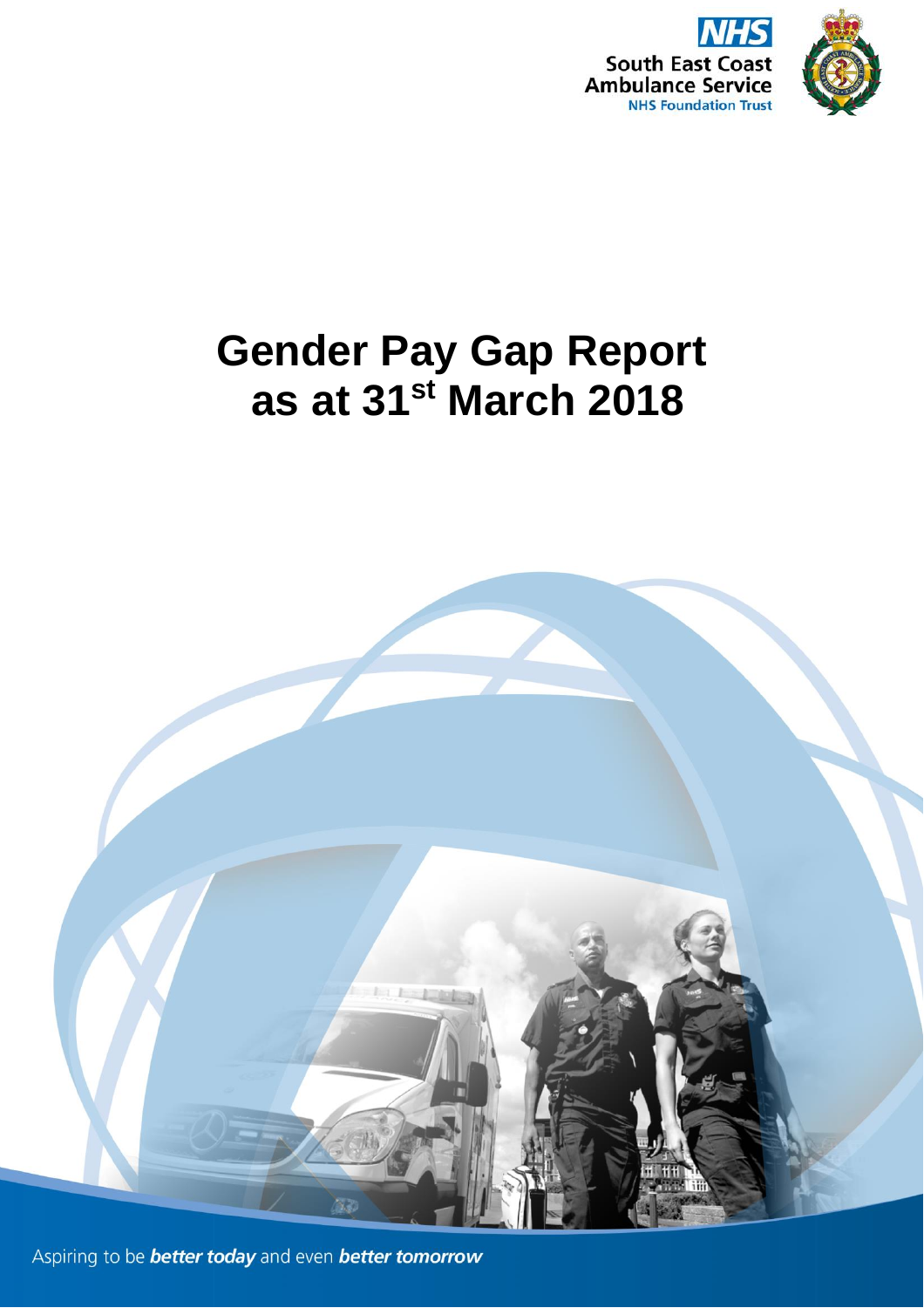# **Gender Pay Gap Report as at 31st March 2018**

## **1. Introduction**

- 1.1.The gender pay audit obligations are outlined in The Equality Act 2010 (Gender Pay Gap Information) Regulations 2017. As an organisation that employs more than 250 people and listed in Schedule 2 of the Equality Act 2010 (Specific Duties and Public Authorities) Regulations 2017, the Trust must publish and report specific information about our own gender pay gap annually.
- 1.2.Public sector organisations are required to take a "snapshot" of their workforce as of 31<sup>st</sup> March each year from March 2017. The resulting data must be published along with a written statement on their public-facing website. It must also be reported to the government online via the gender pay gap reporting service by 30<sup>th</sup> March.
- 1.3.A high gender pay gap can indicate there may a number of issues to deal with, and the individual calculations may help us to identify potential causes. Used to its full potential, gender pay gap reporting is a valuable tool for assessing levels of equality in the workplace, female and male participation, and how effectively talent is being maximised.

## **2. What does the audit cover?**

- 2.1.The gender pay gap report provides a comparison on the pay of male and female employees and shows the difference in the average earnings (mean and median). This is expressed as a percentage of men's earnings e.g., women earn 15% less than men do.
- 2.2.This audit is different to equal pay, which looks at the pay differences between men and women carrying out the same jobs, similar jobs or work of equal value. Any potential equal pay issues are addressed by adherence to Agenda for Change terms and conditions and pay framework, and our robust and obiective iob evaluation process. Gender pay gap figures are affected by differences in the gender composition across our job grades and roles.
- 2.3.The audit requires us to make six calculations covering the following:
- **Mean gender pay gap in hourly pay** adding together the hourly pay rates of all male or female full-pay and dividing this by the number of male or female employees. The gap is calculated by subtracting the results for females from results for males and dividing by the mean hourly rate for males. This number is multiplied by 100 to give a percentage.
- **Median gender pay gap in hourly pay** arranging the hourly pay rates of all male or female employees from highest to lowest and find the point that is in the middle of the range.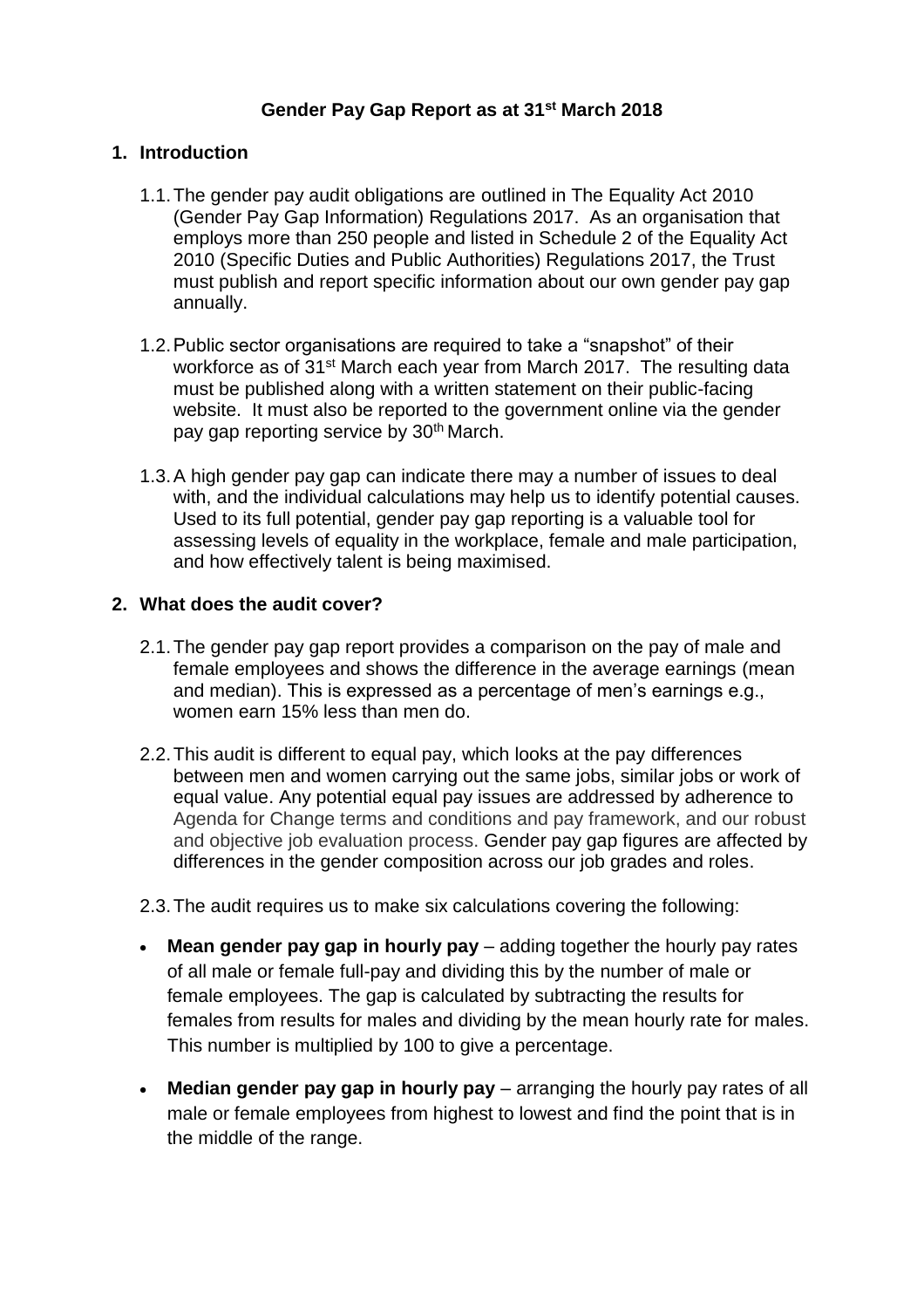- **Mean bonus gender pay gap**  add together bonus payments for all male or female employees and divide by the number of male or female employees**.** The gap is calculated by subtracting the results for females from the results for men, and dividing by the mean hourly rate for men. This number is multiplied by 100 to give a percentage.
- **Median bonus gender pay gap**  arranging the bonus payments of all male or female employees from highest to lowest and find the point that is in the middle of the range.
- **Proportion of males and females receiving a bonus payment**  total males and females receiving a bonus payment divided by the number of relevant employees.
- **Proportion of males and females in each pay quartile** ranking all of our employees from highest to lowest paid, dividing this into four equal parts (quartiles) and working out the percentage of men and women in each of the four parts.
- 2.4. This information along with a written statement, confirming the accuracy of their calculations must be published on both the Trust's website and on a designated government website.

## **3. Our Gender Pay Gap data**

- 3.1.Our data for this submission is from 31st March 2018, when the Trust workforce consisted of 1611 females (47.6%) and 1772 males (52.3%), totalling 3,383 employees.
- 3.2.There was a 3% shrinkage in our workforce between 31st March 2017 and 31st March 2018, however the 2018 figures show an increase in the percentage of females to males when compared with the same period in 2017. In March 2017, the workforce profile by gender was 1622 females (46%) and 1870 males (54%), totalling 3,492.



# 3.3.**Mean and median gender pay gap in hourly pay**

The table below shows the difference in the mean and median hourly rates, and the pay gap as a percentage for both 2017 and the 2018 data. There are increases in both the mean and median hourly rates resulting in an increase of SECAmb's gender pay gap.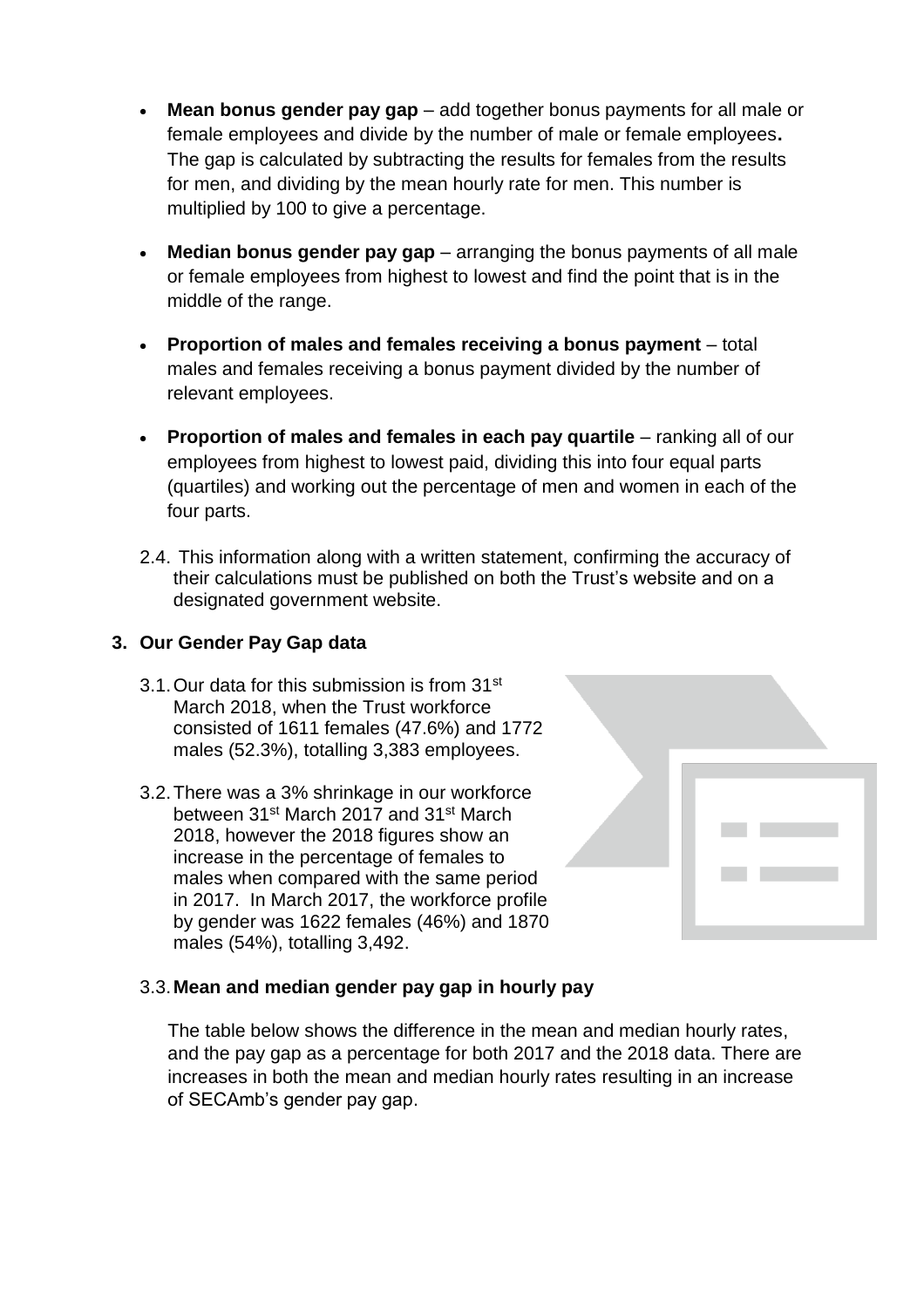|                   | 31st March 2017    |                    | 31st March 2018    |                    |  |
|-------------------|--------------------|--------------------|--------------------|--------------------|--|
| Gender            | <b>Mean Hourly</b> | Median             | <b>Mean Hourly</b> | <b>Median</b>      |  |
|                   | Rate               | <b>Hourly Rate</b> | Rate               | <b>Hourly Rate</b> |  |
| <b>Male</b>       | £13.02             | £11.76             | £13.80             | £13.28             |  |
| Female            | £11.98             | £11.49             | £12.52             | £11.60             |  |
| <b>Difference</b> | £1.04              | £0.28              | £1.29              | £1.68              |  |
| Pay Gap %         | 8.01%              | 2.38%              | 9.33%              | 12.62%             |  |

**Table 1: Gender Pay Gap for 2017 and 2018**



### **Proportion of males and females in each pay quartile**

- 3.4. The figures below show a ranking of our employees from highest to lowest paid, dividing this into quartiles and providing a percentage breakdown males and females in each of these. The highest variances for the quartiles is once again in the upper pay quartile, where there is a 26.1% difference, down from 26.8% last year. However, in 2017 21% of all female employees were in the upper pay quartile, which dropped to 19% in 2018. The group of males in the upper quartile represents 31% of all males in the workforce in 2018.
- 3.5. Overall, there has been a 2% increase in the number of females to males in lower two quartiles, collectively. In addition, the increase in the number of males in quartile 3 appears to have pushed the median hourly rate up, thus increasing the pay gap.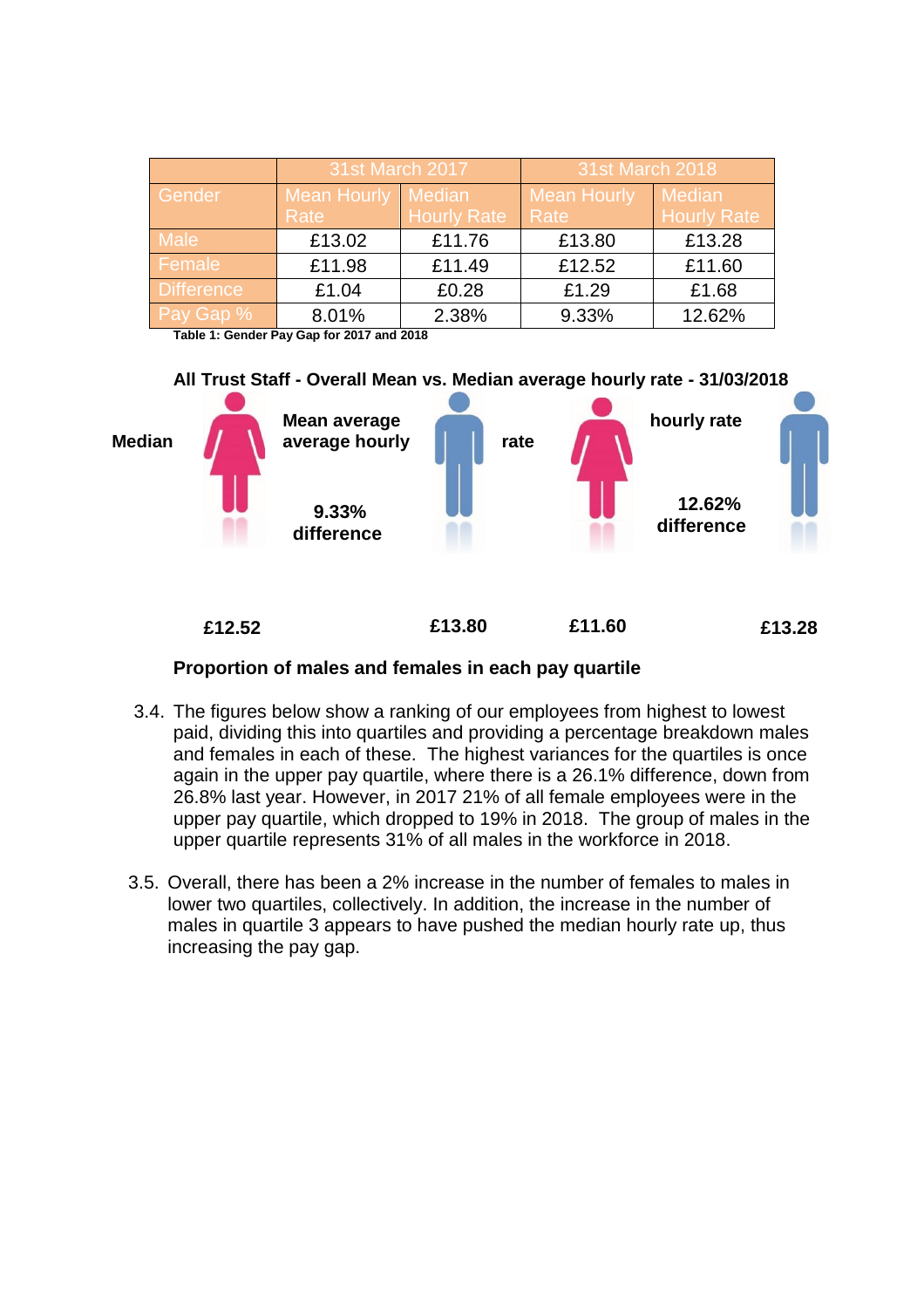|               | <b>31st March 2017</b> |        |             | <b>31st March 2018</b> |          |        |                 |        |
|---------------|------------------------|--------|-------------|------------------------|----------|--------|-----------------|--------|
|               | Female                 |        | <b>Male</b> |                        | Female   |        | <b>Male</b>     |        |
|               | Headcoun               | %      | Headcoun    | %                      | Headcoun | %      | <b>Headcoun</b> | %      |
| 1 - Lower pay | 460                    | 53.60% | 398         | 46.40%                 | 477      | 56.38% | 369             | 43.62% |
| quartile      |                        |        |             |                        |          |        |                 |        |
| 2 - Lower     | 419                    | 47.90% | 455         | 52.10%                 | 432      | 51.25% | 411             | 48.75% |
| middle pay    |                        |        |             |                        |          |        |                 |        |
| quartile      |                        |        |             |                        |          |        |                 |        |
| 3 - Upper     | 400                    | 48.60% | 423         | 51.40%                 | 390      | 45.94% | 459             | 54.06% |
| middle pay    |                        |        |             |                        |          |        |                 |        |
| 4 - Upper Pay | 343                    | 36.60% | 594         | 63.40%                 | 312      | 36.93% | 533             | 63.08% |
|               |                        |        |             |                        |          |        |                 |        |

**Table 2: Gender pay Gap by quartile, 2017 and 2018**



## **Mean and median bonus gender pay gap.**

3.6. The only bonus payments made by the Trust are to eligible staff who apply for the Clinical Excellence Awards (CEAs), which can be awarded nationally or locally. Due to the small numbers of bonus payments made in 2018 potentially rendering recipients identifiable if published, the Trust will not be publishing any data for this part of the Gender Pay Gap report. Bonus payments are awarded in recognition of excellent practice over and above contractual requirements.

## **Gender Pay Gap by pay band**

3.7.As mentioned, although Agenda for Change ensures that we are proving equal pay for equal work, we can see discrepancies in the ratio of males to females within pay bands. The table below shows a greater number of men than women in posts within pay band 6 and up. There is also an increase in the numbers of females to males in pay bands 3 to 5 reflective of the increasing number of women now entering the service. This change is ongoing, and on 1st January 2019, the Trust reported a workforce of 50.3% female to 49.7% male.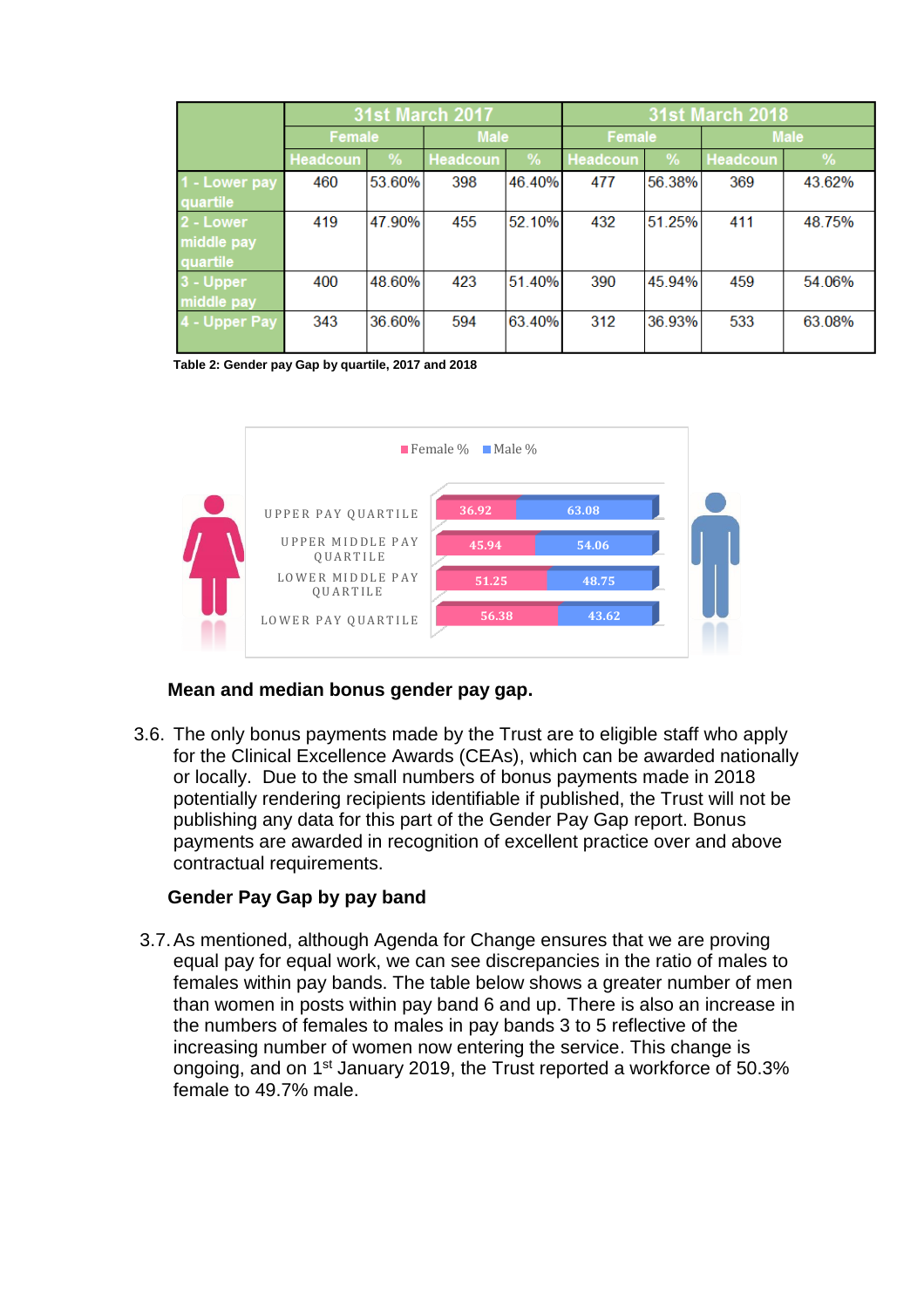

#### Breakdown of Gender by Pay band, 31st March 2018

Female Total 2018 % Male Total 2018 %



120.00%



Pay band by Gender for 2017 and 2018

**Chart 2: Workforce by Pay band and Gender 2017 and 2018**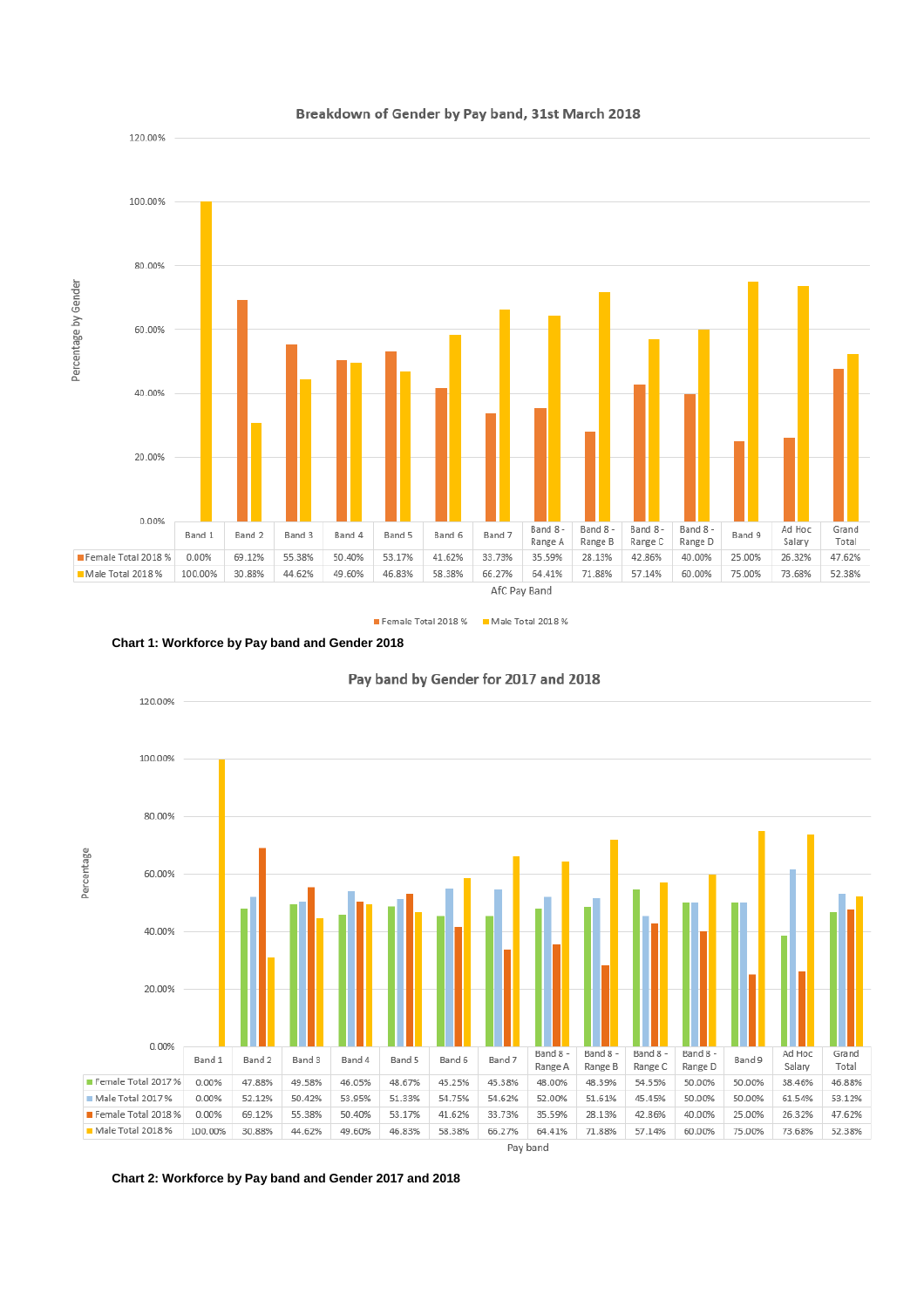- 3.8. However, we have seen an increase in the ratio of males to females in the highest bands. Last year, our report showed the largest discrepancies being at bands 6, 7 and 8c at approximately 9% more men. We reported equity at bands 8d and nine.
- 3.9.This year's report identifies the smallest discrepancies in pay bands 6 and 8C, 16.7% at band 6 and 14.3% at band 8C. All other pay bands from 7 and above report far higher numbers of males to females by 20 – 50%.

## 4. **Employee Gender Profile information as of 31st March 2018 by service**

| <b>All staff</b> |               |          |        |  |  |
|------------------|---------------|----------|--------|--|--|
|                  | <b>Number</b> | Female % | Male % |  |  |
| <b>Bands 1-4</b> | 1639          | 53.75    | 46.12  |  |  |
| <b>Bands 5-7</b> | 1611          | 42.42    | 57.58  |  |  |
| <b>Bands 8+</b>  | 114           | 34.21    | 65.79  |  |  |
| Ad hoc           | 19            | 26.32    | 73.68  |  |  |

## **Operational Frontline**

|                      | <b>Number</b> | <b>Female %</b> | Male % |
|----------------------|---------------|-----------------|--------|
| <b>Bands 1-4 Non</b> |               |                 |        |
| <b>Reg</b>           | 1012          | 45.16           | 54.84  |
| Bands 5-7            |               |                 |        |
| <b>Registered</b>    | 1178          | 39.39           | 60.61  |
| <b>Bands 8+</b>      | 41            | 24.39           | 75.61  |
| Ad hoc               | 0             |                 |        |

**111**

|                  | <b>Number</b> | Female % | Male % |
|------------------|---------------|----------|--------|
| <b>Bands 1-4</b> | 119           | 72.27    | 27.73  |
| <b>Bands 5-7</b> | 54            | 81.48    | 18.52  |
| <b>Bands 8+</b>  | 3             | 33.33    | 66.67  |
| Ad hoc           | ◠             | 100.00   | 0.00   |

## **Emergency Operations Centre**

|           | <b>Number</b> | Female % | Male % |
|-----------|---------------|----------|--------|
| Bands 1-4 | 345           | 72.46    | 27.54  |
| Bands 5-7 | 112           | 67.86    | 32.14  |
| Bands 8+  | 4             |          | 100.00 |
| Ad hoc    | O             |          |        |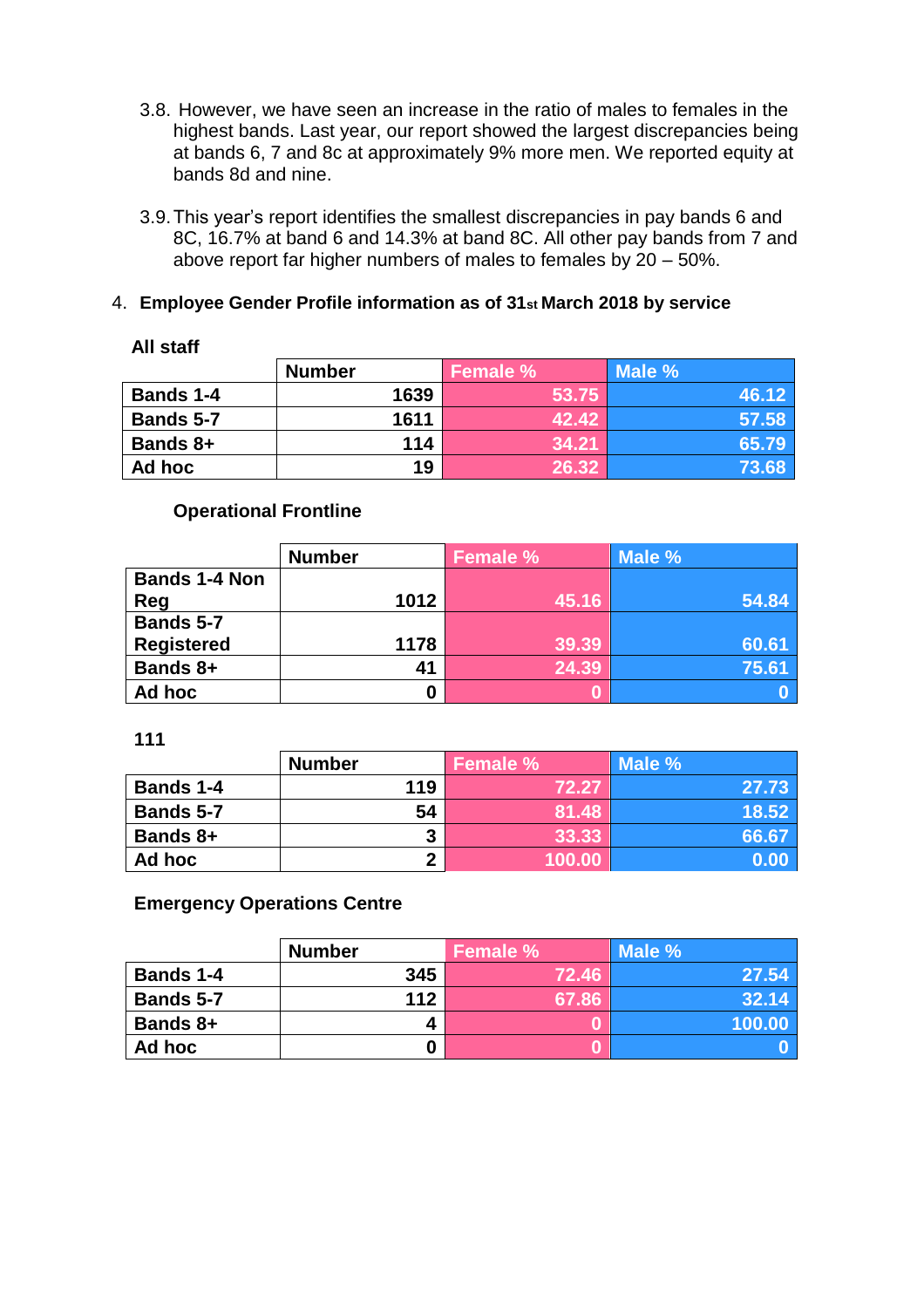# **Support staff**

|                  | <b>Number</b> | <b>Female %</b> | Male % |
|------------------|---------------|-----------------|--------|
| <b>Bands 1-4</b> | 161           | 54.66           | 45.34  |
| <b>Bands 5-7</b> | 267           | 37.45           | 62.55  |
| <b>Bands 8+</b>  | 66            | 42.42           | 57.58  |
| Ad hoc           | 11            | 36.36           | 63.64  |

## **5. Conclusion**

- 5.1.The increasing gap in both our mean and median pay, as well as our ratio of males to females in bands 6 and above show there is work to be done.
- 5.2.Whilst we do not have an equal pay issue, we will take steps to reduce our pay gap and continue to explore best practice across the sector and beyond. The breakdown by service area highlights that there is a need to identify any underlying factors as to why there is such a gender imbalance within the Operations, 111 and the Emergency Operations Centres.

## **What have we done to date?**

- 5.3.Implemented Agenda for Change and developed a robust job evaluation process for all jobs. However, it is recommended that job evaluation panels should reflect a gender balance.
- 5.4.Increased the frequency of diversity reports by demographics to the Inclusion Working Group for scrutiny and discussion.
- 5.5.We are currently undertaking a review of all recruitment processes to ensure best practice methodology is built into this.
- 5.6.Increased the number of trained assessors to assist with localised recruitment.

## **6. Next Steps**

6.1.The data was reviewed by the Inclusion Working Group and recommendations made to address areas of concern, and how we can proactively support female talent.

## **Recommendations approved by the Inclusion Working Group**

- 6.2.We will endeavour to develop a range of activities over the next 12 months to advance gender pay, these include:
	- 6.2.1. Exploring how we can better promote vacancies for senior positions to women and organisations that support women.
	- 6.2.2. Exploring better support female talent. Encourage the development of female leaders by setting up a Gender Equality network group.